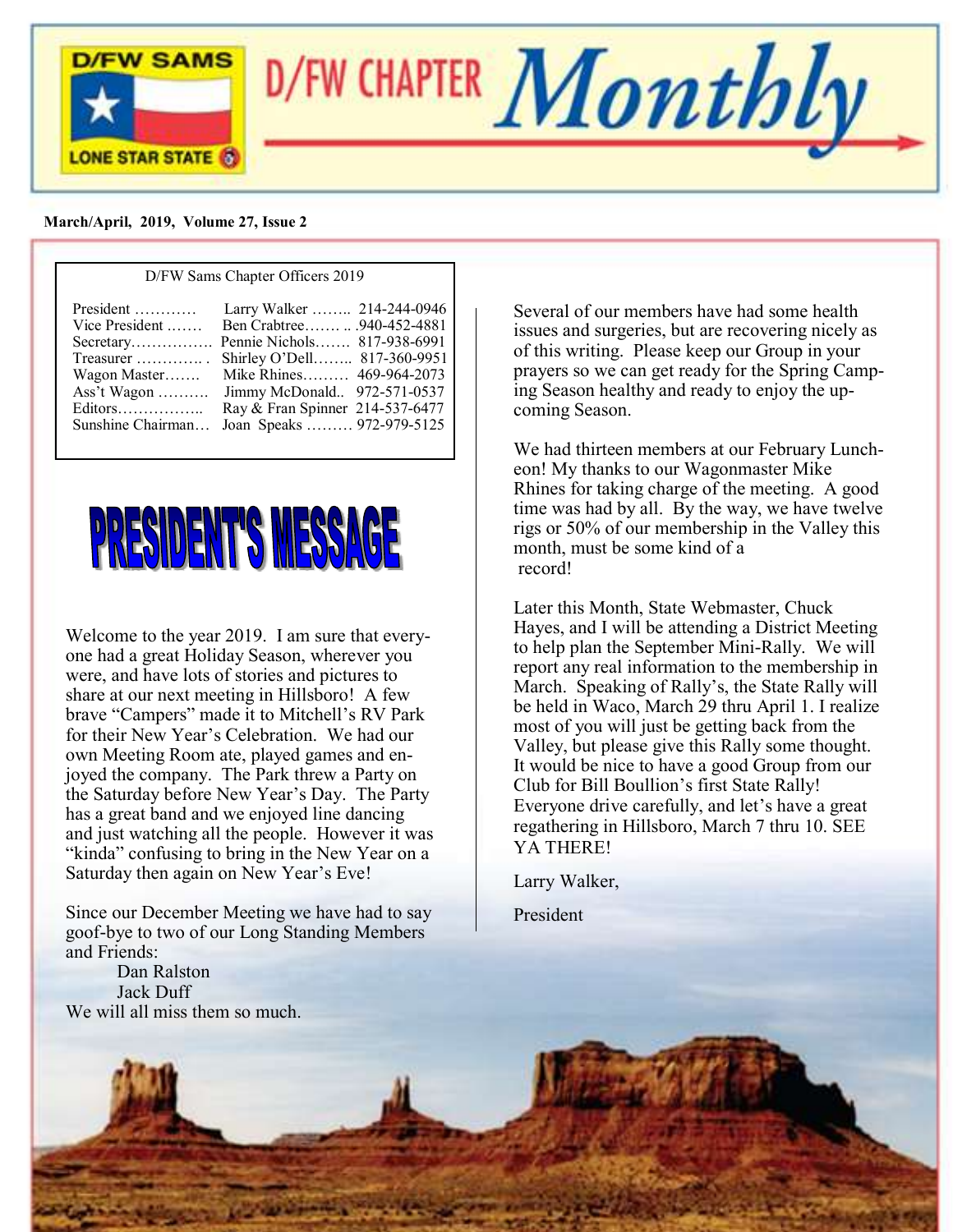## *JANUARY MEETING HIGHLIGHTS*

 *Our January outing was held at Mitchell RV in Perrin, Texas. Since there were only 6 couples attending the outing, we did not have a meeting. We did however have a good time, especially at the dance that the owners of the park had planned for everyone camping at the park. They had a band, free drinks and everyone took a snack to share. That was on Saturday night and then we had our own New Year's Eve Party on New Year's Eve.* 

 *We had a good time.* 



# *FEBRUARY LUNCHEON*

 *The meeting was called to order by our Wagon Master, Mike Rhines at the Spring Creek Barbeque in Bedford, Texas. Larry Walker was unable to attend the meeting as he just got out of the hospital. He is doing fine. There were only 13 members attending the luncheon since most of the members were in the Valley.* 

 *They discussed the September 2019 Mini Rally, which will be in Canton again this year. D/FW Sams will offer to officiate Chicken Foot,. Skip Bo and 42.*

 *Larry Walker had asked Mike to let everyone know that we need additional people to volunteer to be on our committees.*



*Would anyone like to take a guess who this fine young lady is? The picture was taken from her high school annual.*



The above quilt was started by Cheryl Norman at Canyon Lake RV Park. Marjorie Lawrence finished the quilt when Cheryl passed away last year. Her husband Bob is going to raffle off the quilt in Cheryl's name for the Quilters Fund this year. Cheryl and Bob were long time residence here at the park.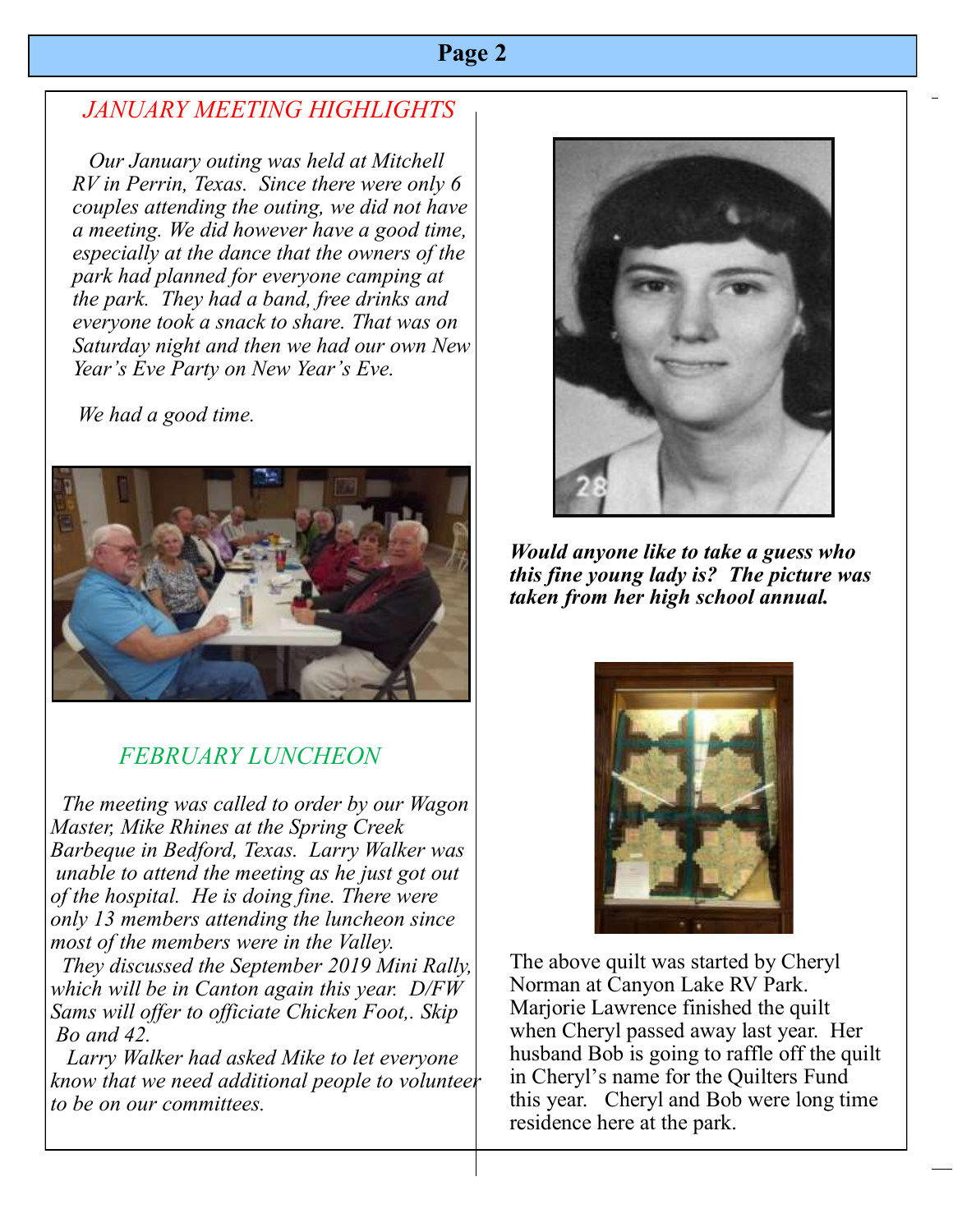### IN OUR THOUGHTS AND PRAYERS

 We pray for all our members and their families, especially for Jack Duff, who went to heaven on January 22nd, and Majorie Lawrenc's sister, Harriet Bellmyer, who also went to heaven on January 28th.

We also pray for Joan Speaks, James Parker and Larry Walker.



*The above picture is taken from the Ropa Fashion Show that was here at the RV hall in the Valley. All of the clothes that were worn were bought at the Ropa clothing Store. Ropa is so unique because you buy the clothes by the pound from large piles of mixed clothing you climb on to find what you want to buy. Most of the outfits were \$2.00 or less. It is something else. You have to visit this store at least once when you are in the Valley.*

### **ANNIVERSARIES**

#### **MARCH, 2019**

Orville & Marsha Barnhart March 17 8 years

#### **APRIL, 2019**

#### NO ANNIVERSARIES



### **BIRTHDAYS**

#### **MARCH, 2019**

| <b>Don Hafer</b>      | March 13 |
|-----------------------|----------|
| <b>Tommy Michaels</b> | March 15 |
| Terri Fletcher        | March 23 |

#### **APRIL, 2019**

| <b>Joyce Kibbe</b>    | April 2  |
|-----------------------|----------|
| <b>Margie Duncan</b>  | April 9  |
| <b>Sharon Lambert</b> | April 10 |
| <b>Al Jenkins</b>     | April 16 |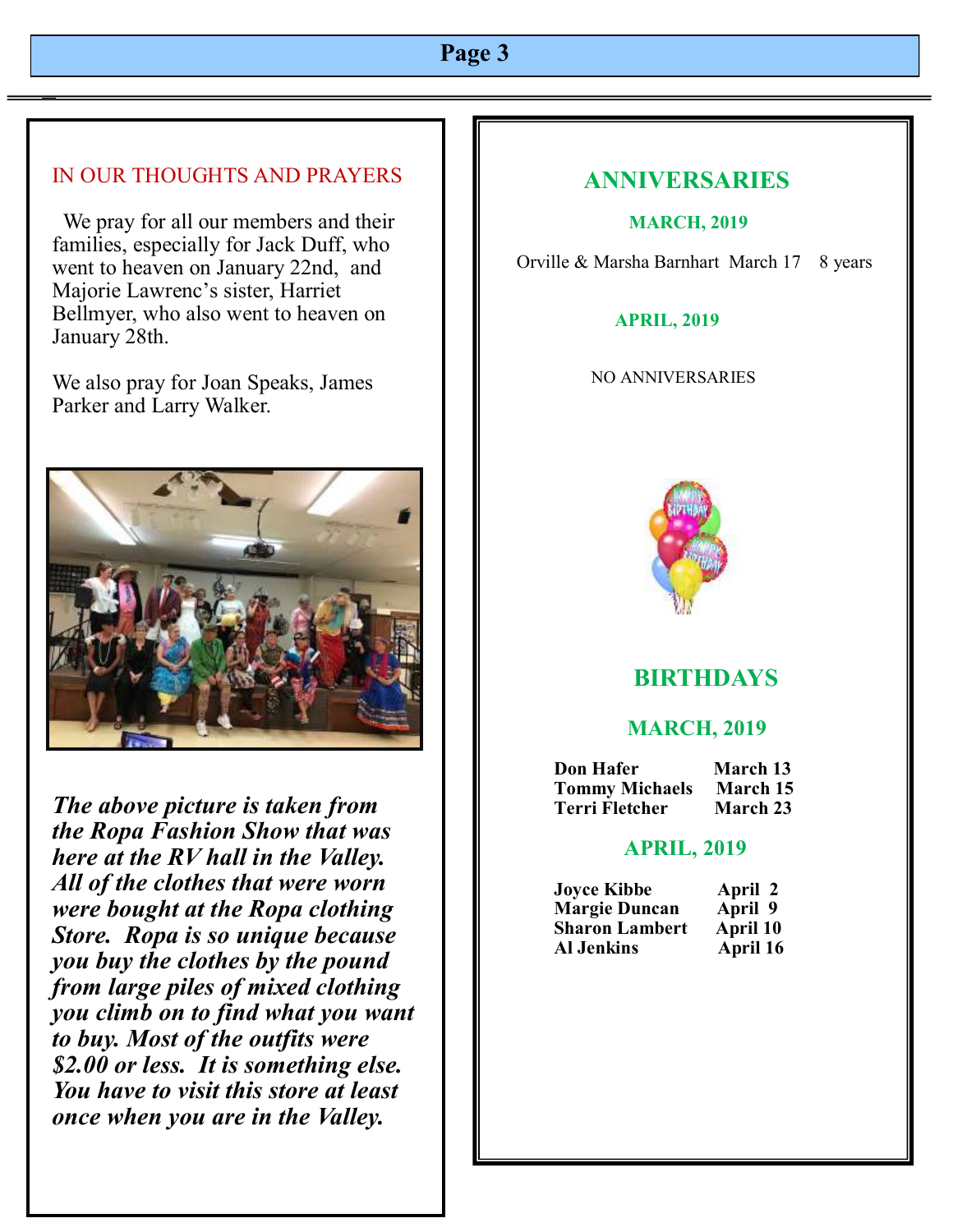# MARCH OUTING

Date: March 7-10, 2019

Place: N. Texas Airstream Community 200 Walnut Hill Ave., No. 1 Hillsboro, TX 76645 254-582-5566

DIRECTIONS:

South on I-35W or I-35 E to Hillsboro State Highway 22. East on State Highway 22 approximately 1/4 mile. Turn right on Walnut Hill Ave. to the Park.

Wagon Master: Mike Rhines.. Please contact Mike at 972-775-2690 or e-mail him at wagonmaster@dfwsams.texasgoodsam.com to advise whether you will or will not be attending the campout and when you plan to arrive and leave.

Hosts & Hostesses: Marjorie & Cecil Lawrence Maria & Mike Mather

MENU: Thursday—Own your own

Friday: On your own or go out as a group

 Saturday: Your hosts will provide CHICHEN RANCH **CASSEROLE** 

> Each rig is to bring a vegetable, salad, bread or a dessert.

## APRIL OUTING

Date: April 11-13, 2019

Place: Bedrock R V Park 1995 Co. Road 1803 Grand Saline, TX 75140 903-372-1451

#### DIRECTIONS;

Go East on I-20 to Hwy 19 (exit 527). Take a left (North) for approximately 8 miles. Turn right on Hwy. 80 for 6 miles to Grand Saline. At the first light (by the Sonic) turn left for 1 1/4 miles and make a hair pin turn turning right on 1803. Bedrock will be on your right. (There are signs before you get to 1803.)

Wagon Master: Mike Rhines. Please contact Mike at 972-775-2690 or e-mail him at wagonmaster@dfw sams.texasgoodsam.com to advise whether you will or will not be attending the campout and when you plan to arrive and leave.

Hosts & Hostesses: Fran & Ray Spinner Joyce & Barry Kibbe Don Hafer

MENU; Thursday—On your own

 Friday—On your own or go out as a group

 Saturday– Your hosts will provide HAM. Each rig is to bring a vegetable, salad, bread or a dessert.